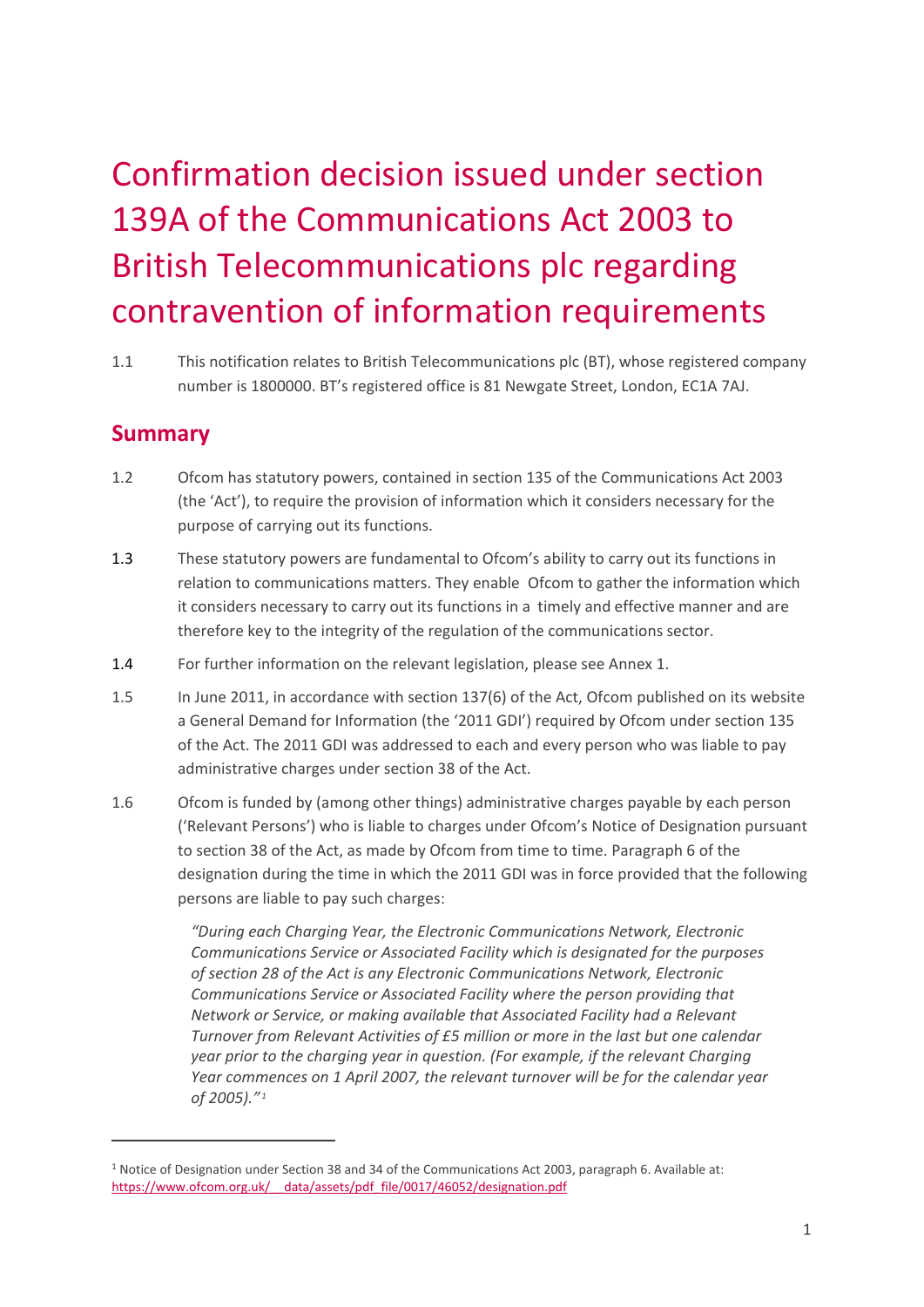- 1.7 The Notice of Designation gives the following meanings to the expressions used therein:
	- 'Charging year' means a twelve month period ending 31 March;
	- 'Relevant Activity' means any of the following:
		- a) The provision of Electronic Communications Services to third parties;
		- b) The provision of Electronic Communications Networks, Electronic Communications Services and Network Access to Communications Providers; or
		- c) The making available of Associated Facilities to Communications Providers;
	- 'Relevant Calendar Year' means, in respect of a Charging Year, the twelve month period commencing on 1 January in the last but one calendar year prior to the Charging Year in question so that if, for example, the Charging Year Commences on 1 April 2007, the Relevant Calendar Year will be the calendar year of 2005; and
	- 'Relevant Turnover' means turnover made from carrying on any Relevant Activity after the deduction of sales rebates, value added tax and other taxes directly related to turnover.
- 1.8 The 2011 GDI required each Relevant Person to submit, for each Charging Year, an annual certificate of turnover return (the 'Annual Turnover Return') providing, among other things [2](#page-1-0) the Relevant Turnover generated by the Relevant Person in the Relevant Calendar Year.
- 1.9 Ofcom uses the information provided by Relevant Persons to set tariffs for calculating administrative charges. It is important that Relevant Persons provide accurate and complete information in this context, as it ensures that Ofcom is able to set the correct level of tariffs.
- 1.10 Using the information provided by BT and other Relevant Persons, Ofcom set the tariffs for administrative charges to be payable by all Relevant Persons in the Charging Years 2013/14 to 2017/18 (the 'Relevant Charging Years') in line with its Statement of Charging Principles. The amount of Relevant Turnover provided by BT for each of the Relevant Charging Years, (the 'Relevant Original Responses') is set out in Table 1.

|                                               | 2011       | 2012 | 2013 | 2014 | 2015 |
|-----------------------------------------------|------------|------|------|------|------|
| Originally reported relevant<br>turnover (£m) | $[\infty]$ | [X]  | 1XI  | 1XI  | [≻]  |

Table 1: Relevant turnover reported in the Relevant Original Responses

*Source: BT's Annual Turnover Return for each of the Relevant Calendar Years.* 

.<br>-

1.11 On 9 May 2018, BT resubmitted its responses to the 2011 GDI for each of the Relevant Original Responses (the 'First Resubmission'), having already informed Ofcom in November

<span id="page-1-0"></span><sup>&</sup>lt;sup>2</sup> General Demand for information required by Ofcom under Section 135 of the Communications Act and published in accordance with Section 137(6) of that act for the purposes of calculating the administrative charge for each Charging Year, August 2011.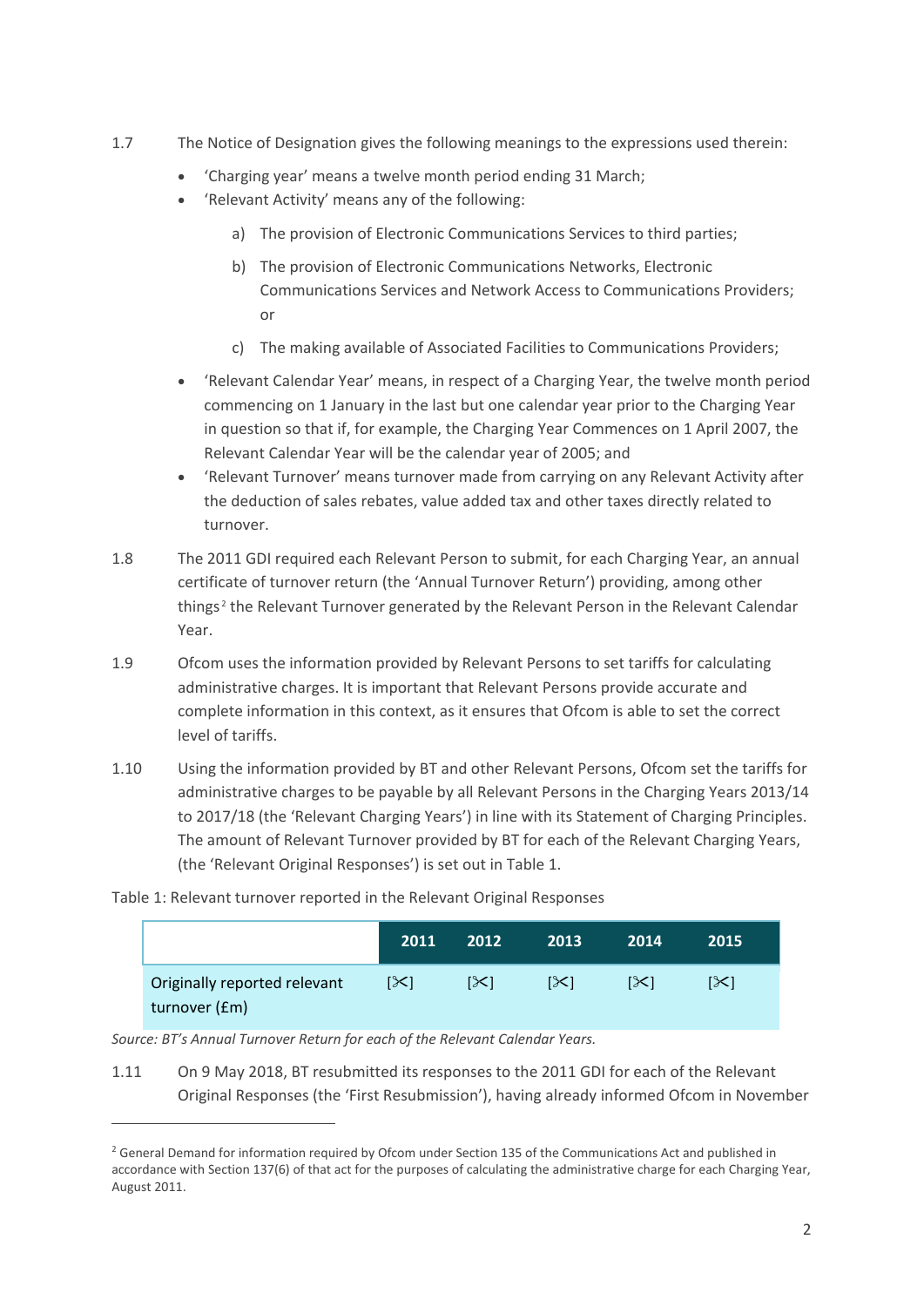2017 that it had identified an error. This resubmission identified that the level of Relevant Turnover reported in each of the Relevant Original Responses was incorrect. On 15 March 2019, BT provided a further resubmission (the 'Second Resubmission') of its responses to the 2011 GDI, which revised the Relevant Turnover figures provided in the First Resubmission, following extensive additional work by BT to verify the correct amounts. We set out below BT's revised Relevant Turnover for each Relevant Calendar Year as set out in the Second Resubmission, as well as the increase on the Relevant Original Responses.

Table 2: Revised Relevant Turnover for each Relevant Calendar Year

|                                                                   | 2011 | 2012 | 2013 | 2014 | 2015 |
|-------------------------------------------------------------------|------|------|------|------|------|
| Revised reported Relevant<br>Turnover, Second<br>Resubmission(£m) | [≻[  | [X]  | [X]  | [X]  | [╳]  |
| Increase on originally reported<br>Relevant Turnover (£m)         | [X]  | ו≫ו  | ا≫ا  | ו≫ו  | ו≫ו  |

*Source: Letter from BT to Ofcom, 15 March 2019, & Ofcom analysis.*

- 1.12 Given the importance and reliance we place on the accuracy of information requested under our statutory powers, we decided to open an investigation into BT's compliance with section 135 of the Act on 14 May 2018.
- 1.13 On 12 July 2019, Ofcom issued BT with a section 138 notification, which set out our reasonable grounds for believing that BT had contravened section 135 of the Act.
- 1.14 On 19 July 2019, BT confirmed that it would not contest the findings set out in Ofcom's section 138 notification and on 29 July 2019 paid to Ofcom the amount owed plus interest.
- 1.15 This confirmation decision sets out Ofcom's decision that BT has contravened section 135 of the Act, and sets out the action that has and will be taken in relation to this matter.

## **Grounds for finding that BT contravened the 2011 GDI**

- 1.16 The 2011 GDI was issued in accordance with sections 135 and 137 of the Act, and BT provided the Relevant Original Responses in response to it.
- 1.17 On 16 May 2018, BT wrote to Ofcom providing revised information to that submitted in the Relevant Original Responses. On 15 March 2019, BT wrote to Ofcom providing a further revision to the information that it submitted in the Relevant Original Responses.
- 1.18 Based on the information submitted by BT on 15 March 2019, Ofcom has determined that that BT provided inaccurate information in response to the 2011 GDI, and has therefore breached section 135 of the Act.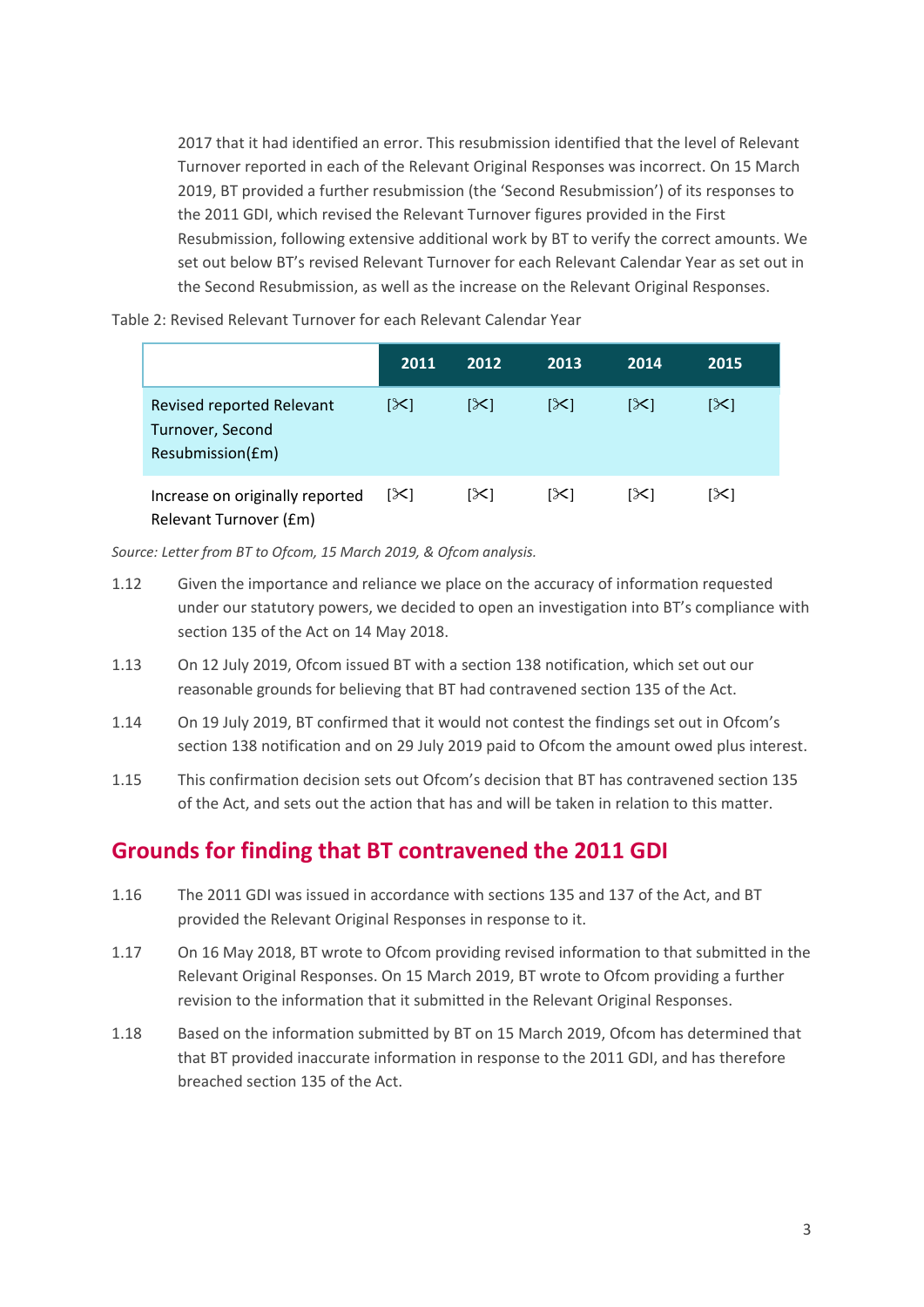## **Consequences of the error**

- 1.19 Ofcom is required by statute to ensure that we collect administrative fees in such a way as to secure that the revenues we collect are at least sufficient to enable Ofcom to meet the costs of carrying out the functions to which the revenues relate. [3](#page-3-0) Each year, Ofcom determines its budget for regulating the Networks and Services sector.
- 1.20 In each of the Relevant Charging Years, Ofcom set its charges in accordance with the Statement of Charging Principles, based on the known Relevant Turnover of each Relevant Person. We use the known Relevant Turnover information to set tariffs, which are published in tariff tables. The tariff applicable to each Relevant Person is a percentage of their Relevant Turnover in the Charging Year.
- 1.21 It is now clear that BT did not state its Relevant Turnover correctly, and accordingly had not paid the full administrative charge due under the applicable tariffs in respect of each of the Relevant Charging Years.

## **Source of BT's error**

- 1.22 BT prepared its first draft of its Relevant Turnover return for 2016 using the same approach that it had used to prepare the Relevant Turnover submissions in the Relevant Original Responses. This draft return was submitted to the recently appointed BT Group CFO, for review in September 2017. As part of the new governance arrangements that were put in place, BT Group CFO raised a number of questions in relation to the return, and asked for additional assurance processes ahead of submission of the Annual Turnover Return. [4](#page-3-1)
- 1.23 As a result of obtaining this additional verification, it was identified that for each of the Relevant Turnover Years, the team responsible for preparing the Annual Turnover Return had incorrectly classified a number of sources of turnover.
- 1.24 BT has explained that in preparing the 2011 return, it adopted new principles that led to a reduction in the amount of turnover classified as relevant. BT believes that these principles were consistent with Ofcom's 2005 guidelines for calculating Relevant Turnover and notes that it continues to use the same principles to date. [5](#page-3-2)
- 1.25 However, BT has said that the practical application of the principles was flawed. BT has said that "*we believe our staff preparing the return misunderstood the data sources used, and as a result used the data incorrectly*." [6](#page-3-3)
- 1.26 BT has undertaken several rounds of verification in preparing its resubmitted Relevant Turnover information, including:
	- a) having the BT's Compliance Committee undertake an assurance review of the work done within BT to investigate the source of this error, following a request from Ofcom;

<u>.</u>

<span id="page-3-0"></span><sup>3</sup> Office of Communications Act 2002, Sch. Para. 8

<span id="page-3-1"></span><sup>4</sup> Item 6, Annex 1, Briefing paper for BTCC 24, 23 July 2018, paragraph 11

<span id="page-3-2"></span><sup>5</sup> Item 6, Annex 1, Briefing paper for BTCC 24, 23 July 2018, paragraph 17

<span id="page-3-3"></span><sup>6</sup> Item 6, Annex 1, Briefing paper for BTCC 24, 23 July 2018, paragraph 19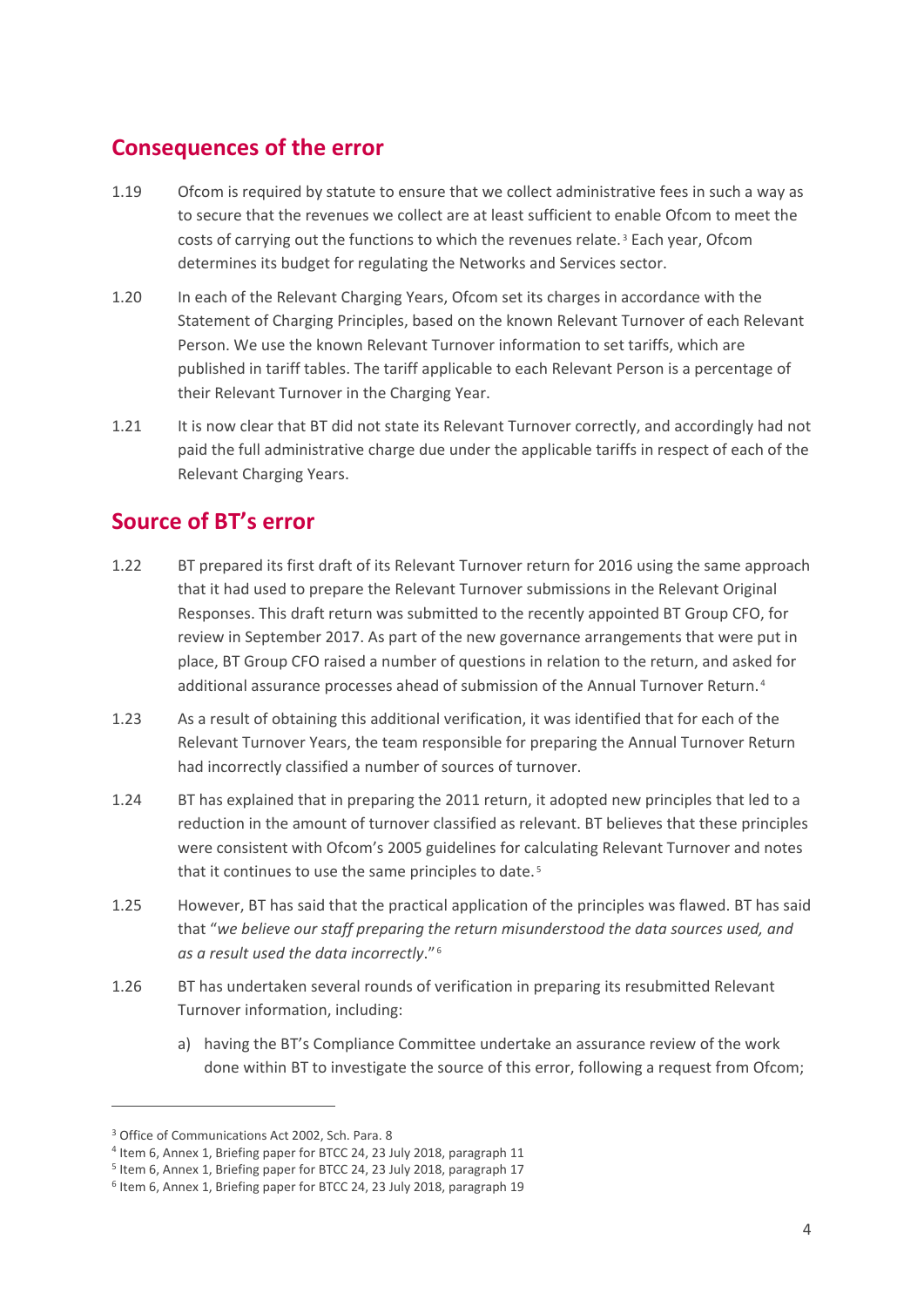- b) commissioning a review from PwC of the appropriateness of BT's classification on nonrelevant turnover for the Relevant Turnover Years;
- c) undertaking a detailed review by BT's Group Internal Audit (GIA) team of all sources of turnover classified as non-relevant or of mixed-relevance, to consider whether the classification of turnover was correct. [7](#page-4-0)
- 1.27 BT has put in place additional assurances intended to prevent a repeat of the classification errors. These steps are: [8](#page-4-1)
	- a) obtaining input from experts in relevant customer facing parts of BT providing advice on whether revenues are correctly classified.
	- b) requiring the Financial Controller and CFO of each customer facing area of the business to endorse the classification of sources of turnover as relevant or non-relevant.
- 1.28 BT has also said that its GIA team identified a series of improvements to the processes and controls applied to BT's preparation of the Relevant Turnover submission. BT has said that these improvements are all being implemented and will be applied to future submissions. BT has said that the GIA team will also undertake a review of the new process as part of its planned audit work for 2019/20. [9](#page-4-2)

## **Payment made by BT**

- 1.29 On 19 July 2019, BT confirmed that it accepted its liability to pay to Ofcom the principal amount of  $[\frac{1}{2}]$  plus simple interest to the date of payment at the Bank of England base rate +1%. In this case, Ofcom has calculated interest up to (but not including) 1 April 2019. Ofcom's interest calculation is available at Annex 2. The total amount that BT was required to pay Ofcom is £3,727,330.
- 1.30 This amount represents the application of the tariff for each Relevant Charging Year to BT's restated Relevant Turnover information. The outstanding amount is derived by comparing this result with the original amount paid.
- 1.31 BT paid the required amount to Ofcom on 29 July 2019.

.<br>-

<span id="page-4-0"></span><sup>7</sup> Report from BT GIA to BARC, April 2019.

<span id="page-4-1"></span><sup>8</sup> Letter from BT to Gaucho Rasmussen (Ofcom), 4 June 2018.

<span id="page-4-2"></span><sup>&</sup>lt;sup>9</sup> Report from BT GIA to BARC, April 2019.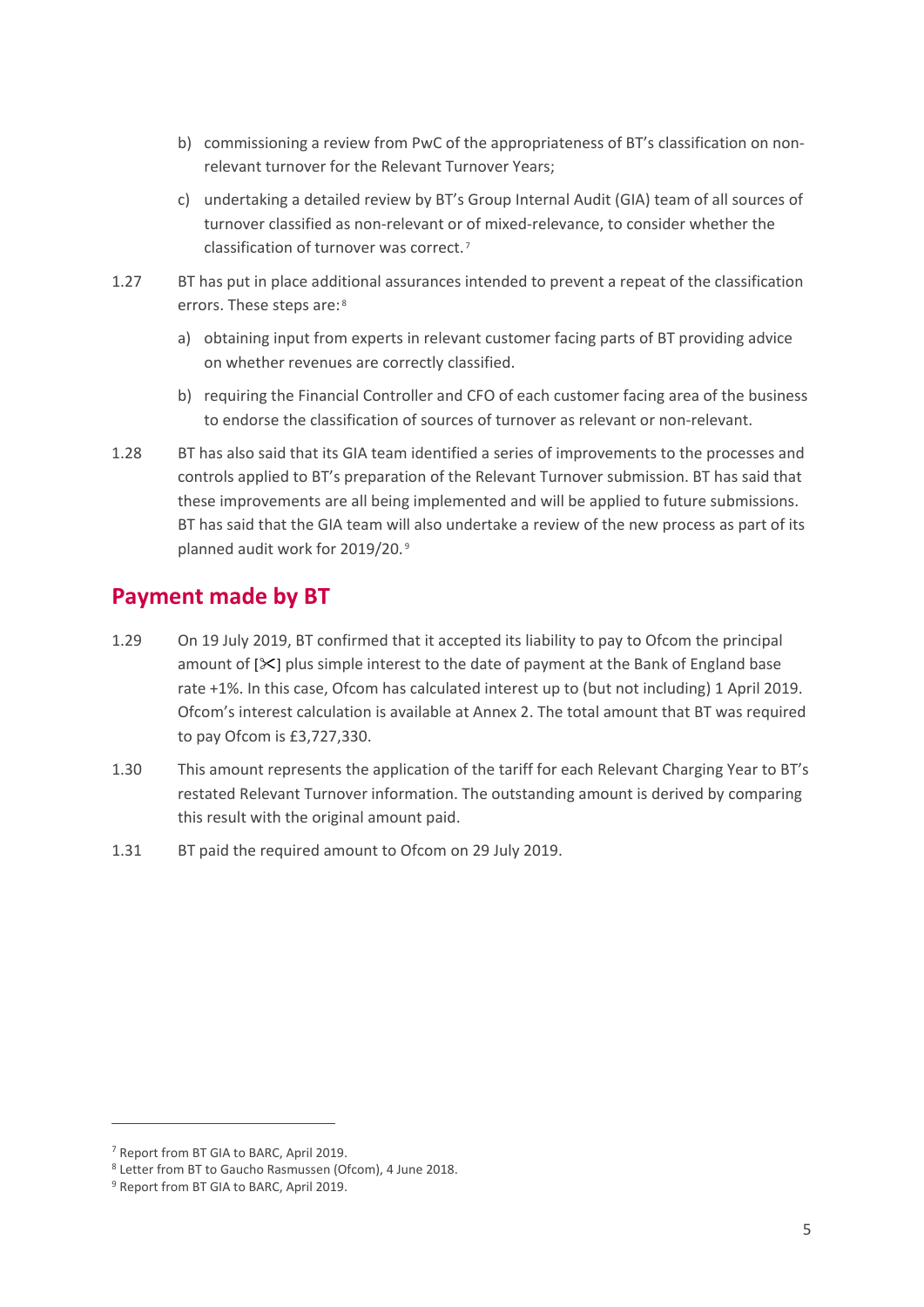| <b>Relevant</b><br>charging<br>year | <b>Relevant</b><br>calendar<br>year | <b>Original</b><br>reported<br>relevant<br>turnover (£) | % tariff            | <b>Original</b><br>fee paid<br>(E) | <b>Revised</b><br>reported<br>relevant<br>turnover $(f)$ | <b>Revised</b><br>fee $(f)$ | <b>Fee</b><br><b>Payment</b><br>due $(f)$ | <b>Interest</b><br>(E) |
|-------------------------------------|-------------------------------------|---------------------------------------------------------|---------------------|------------------------------------|----------------------------------------------------------|-----------------------------|-------------------------------------------|------------------------|
| 2013/14                             | 2011                                |                                                         | $[\times] 0.000833$ | $[\times]$                         | $[\times]$                                               | $[\times]$                  | $[\mathbb{X}]$                            | $[\mathbb{X}]$         |
| 2014/15                             | 2012                                |                                                         | $[\times] 0.000855$ | $[\times]$                         | $[\times]$                                               | $[\times]$                  | $[\times]$                                | $[\times]$             |
| 2015/16                             | 2013                                |                                                         | $[\times] 0.000861$ | $[\times]$                         | $[\times]$                                               | $[\times]$                  | $[\mathbb{X}]$                            | $[\mathbb{X}]$         |
| 2016/17                             | 2014                                | [≻3                                                     | 0.000989            | $[\times]$                         | $[\times]$                                               | $[\times]$                  | $[\times]$                                | $[\mathbb{X}]$         |
| 2017/18                             | 2015                                |                                                         | $[\times] 0.001127$ | $[\times]$                         | $[\times]$                                               | $[\times]$                  | $[\times]$                                | $[\times]$             |
| <b>Total</b>                        |                                     | $[\mathsf{X}]$                                          |                     | $[\infty]$                         | $[\mathsf{X}]$                                           | $[\infty]$                  | $[\times]$                                | $[\infty]$             |

Table 3: Payment required

1.32 Collecting the sums owed by BT now gives rise to an excess in Ofcom's revenues. This is because, consistently with our Statement of Charging Principles, Ofcom set its tariffs at the time so as to cover all its costs in each of the Relevant Charging Years, based only on the (then) known turnover of each Relevant Person. Consistently with our Statement of Charging Principles [10,](#page-5-0) the excess in Ofcom's balance in the current charging year will be reflected in Ofcom's budget and tariff calculations for the next charging year (i.e. the charging year commencing on 1 April 2020).BT will, like other Relevant Persons, have paid in full at the higher tariff, and so is not excluded from this.

## **Ofcom's provisional view on penalty**

- 1.33 Ofcom has carefully considered whether to impose a penalty in this case.
- 1.34 As set out in Ofcom's Penalty Guidelines, [11](#page-5-1) the central objective of imposing penalty is deterrence. In the event Ofcom decides to impose a penalty, the level of that penalty must be sufficient to deter the business from contravening regulatory requirements, and to deter the wider industry from doing so.
- 1.35 Notwithstanding the seriousness with which Ofcom generally regards a failure to provide complete and accurate information in response to information requests, on balance we have decided that it is not appropriate to impose a penalty, based on the specific facts of this case.

.<br>-

<span id="page-5-0"></span><sup>10</sup> See paragraph 3.11

<span id="page-5-1"></span><sup>11</sup>Penalty Guidelines, paragraph 1.4, see: [https://www.ofcom.org.uk/\\_\\_data/assets/pdf\\_file/0022/106267/Penalty-](https://www.ofcom.org.uk/__data/assets/pdf_file/0022/106267/Penalty-Guidelines-September-2017.pdf)[Guidelines-September-2017.pdf](https://www.ofcom.org.uk/__data/assets/pdf_file/0022/106267/Penalty-Guidelines-September-2017.pdf)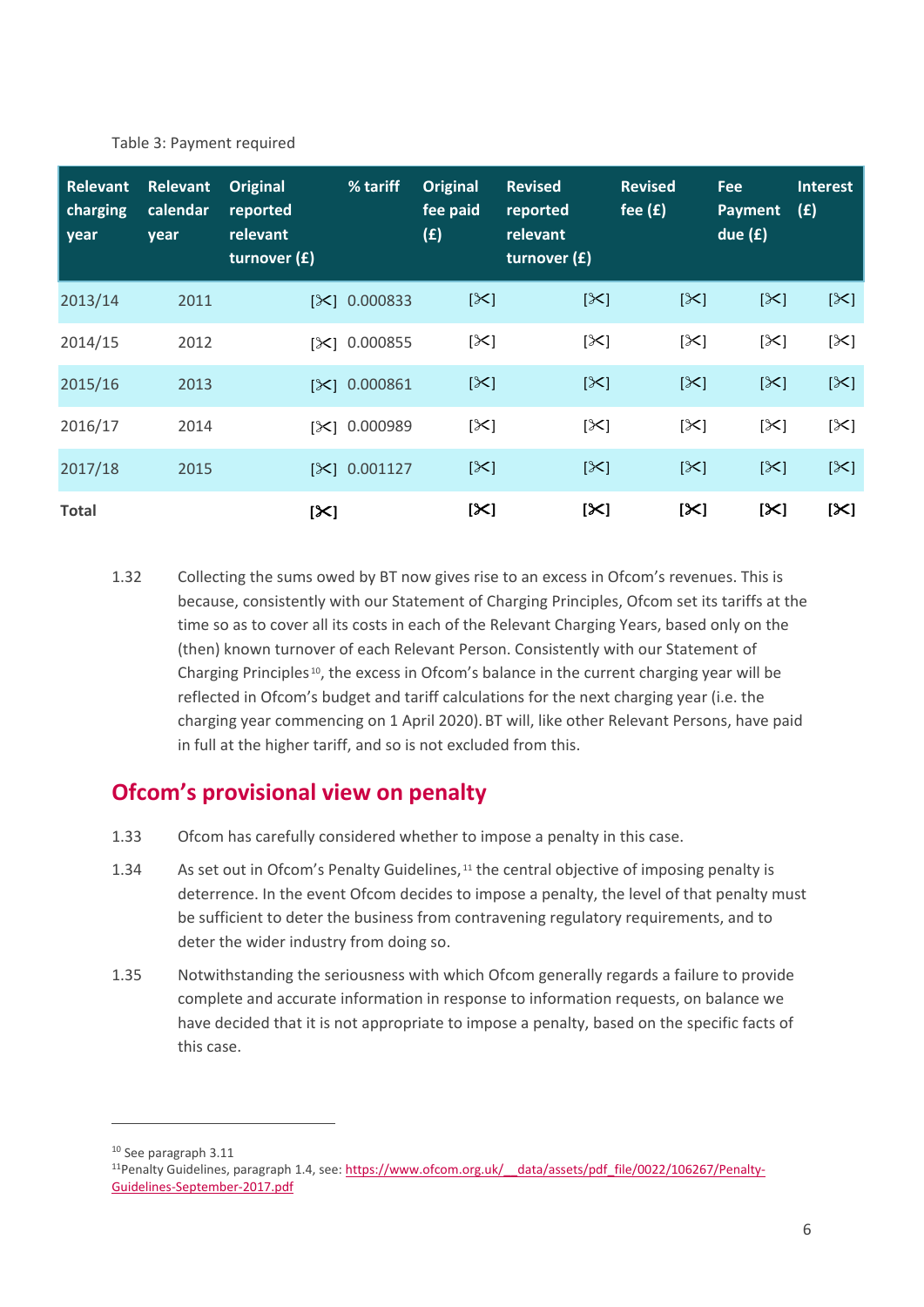- 1.36 We consider that the evidence indicates that BT takes compliance with GDIs seriously and will seek to ensure that future submissions are complete and accurate. In particular, we note that:
	- a) this breach was a result of human error in dealing with a complex task and significant volumes of information, rather than an intentional effort to mislead Ofcom;
	- b) the errors found in the Relevant Original Responses were identified as a result of BT undertaking additional assurance at the request of BT's then new CFO, which indicates that senior management within BT already take compliance with the requirement to report Relevant Turnover seriously;
	- c) BT has put in place additional assurance intended to prevent a repeat of the classification errors which resulted in this breach, including increased input from product experts;
	- d) BT has further improved its future processes and controls used in preparing its returns, and BT's internal audit team will also undertake a review of the new process as part of its planned audit work for 2019/20.
- 1.37 On this basis of these specific circumstances, Ofcom considers that the imposition of a penalty would not have a material deterrent effect on BT.
- 1.38 In addition to the above, we also consider that the following factors are relevant to our consideration of whether to impose a penalty:
	- a) BT's actions have not resulted in any direct harm to UK citizens or consumers.
	- b) BT's cooperation with Ofcom in relation to this investigation has been extensive and productive. Upon discovery of its error, BT informed Ofcom and committed to remedying the consequences of its error. BT has also undertaken extensive work to ensure that its final resubmitted turnover is complete and accurate; had Ofcom had to carry out this work itself, it is likely to have required significant resource and time to complete.
- 1.39 Where other providers identify errors in reporting Relevant Turnover to Ofcom, we would encourage them to engage openly and cooperatively with Ofcom both in reporting the error and in ensuring that the consequences of the error are fully remedied. This will be a factor that we will consider, alongside other case-specific factors, when deciding whether to impose a penalty.

Gaucho Rasmussen

 $\overline{\phantom{a}}$ 

9 August 2019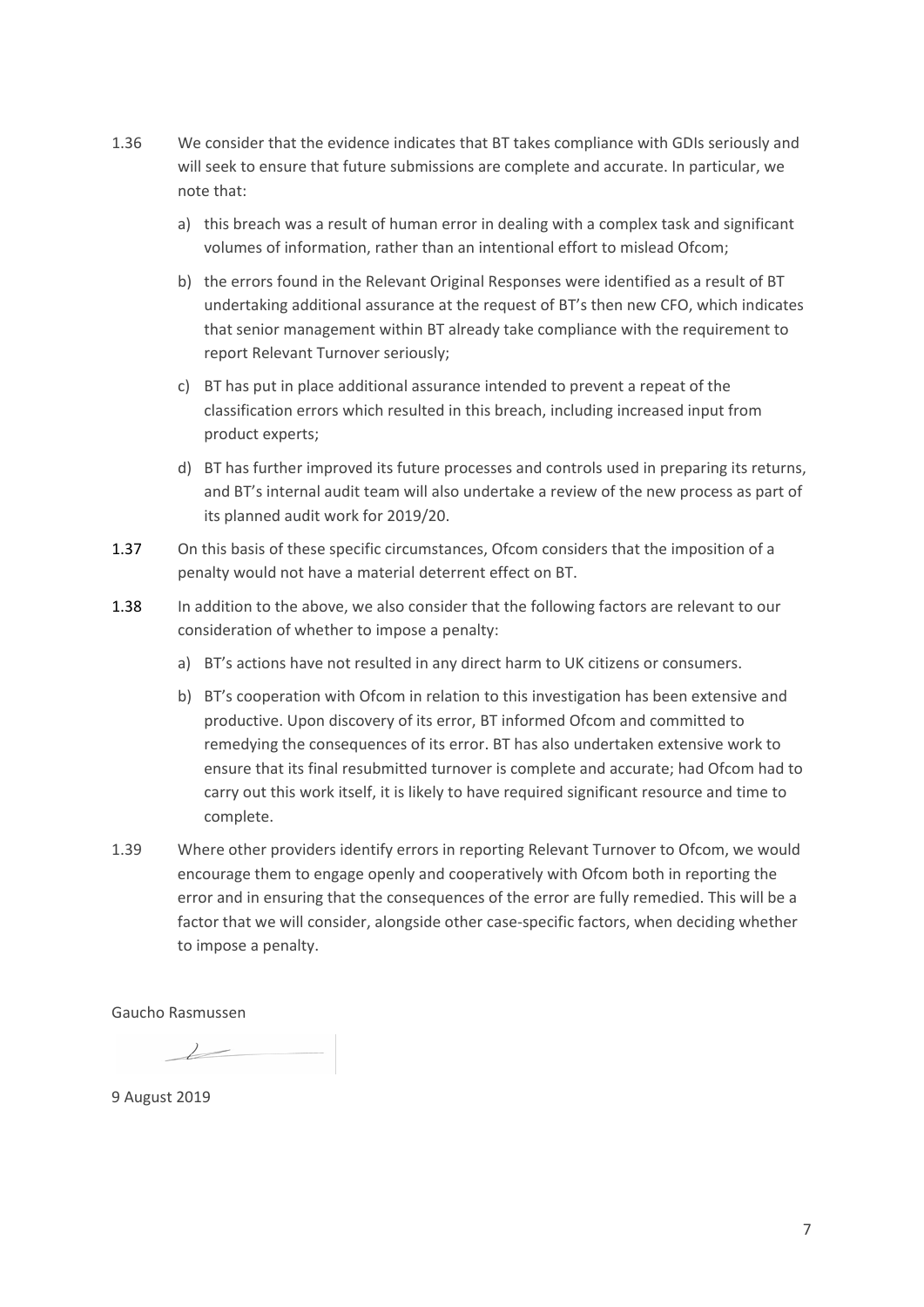## A1. Relevant legislation

#### **Section 135 of the Act**

A1.1 Section 135(1) of the Act states that:

*"Ofcom may require a person falling within subsection (2) to provide them with all such information as they consider necessary for the purpose of carrying out their functions under this Chapter".*

A1.2 Section 135(2) sets out the persons falling within that subsection are:

*"(a) a communications provider;*

*"(b) a person who has been a communications provider;*

*"(c) a person who makes, or has made, any associated facilities available to others;*

*"(d) a person, other than a communications provider, to whom a universal service condition applies or has applied;*

*"(e) a person who supplies electronic communications apparatus;*

*"(f) a person not falling within the preceding paragraphs who appears to OFCOM to have information required by them for the purpose of carrying out their functions under this Chapter."*

- A1.3 Section 135(3) of the Act states, inter alia, that the information that may be required by Ofcom under section 135 of the Act includes information that they require for the purpose of "*ascertaining or verifying the charges payable by a person under section 38*".
- A1.4 Section 135(5) of the Act provides that the powers in section 135 are subject to the limitations in section 137.

### **Section 137 of the Act**

A1.5 Section 137(6) sets out that:

*"In the case of information required by OFCOM for the purpose of ascertaining who is liable to charges under section 38, the demand may—*

*"(a) be made by being published in such manner as OFCOM consider appropriate for bringing it to the attention of the persons who are described in the demand as the persons from whom the information is required; and*

*"(b) take the form of a general demand for a person so described to provide information when specified conditions relevant to his liability to such charges are satisfied in his case."*

### **Section 138 to 139A of the Act**

A1.6 Sections 138 to 144 of the Act specify the enforcement powers that Ofcom has in relation to contravention of information requirements. Section 138 of the Act (Notification of contravention of information requirements) states inter alia that: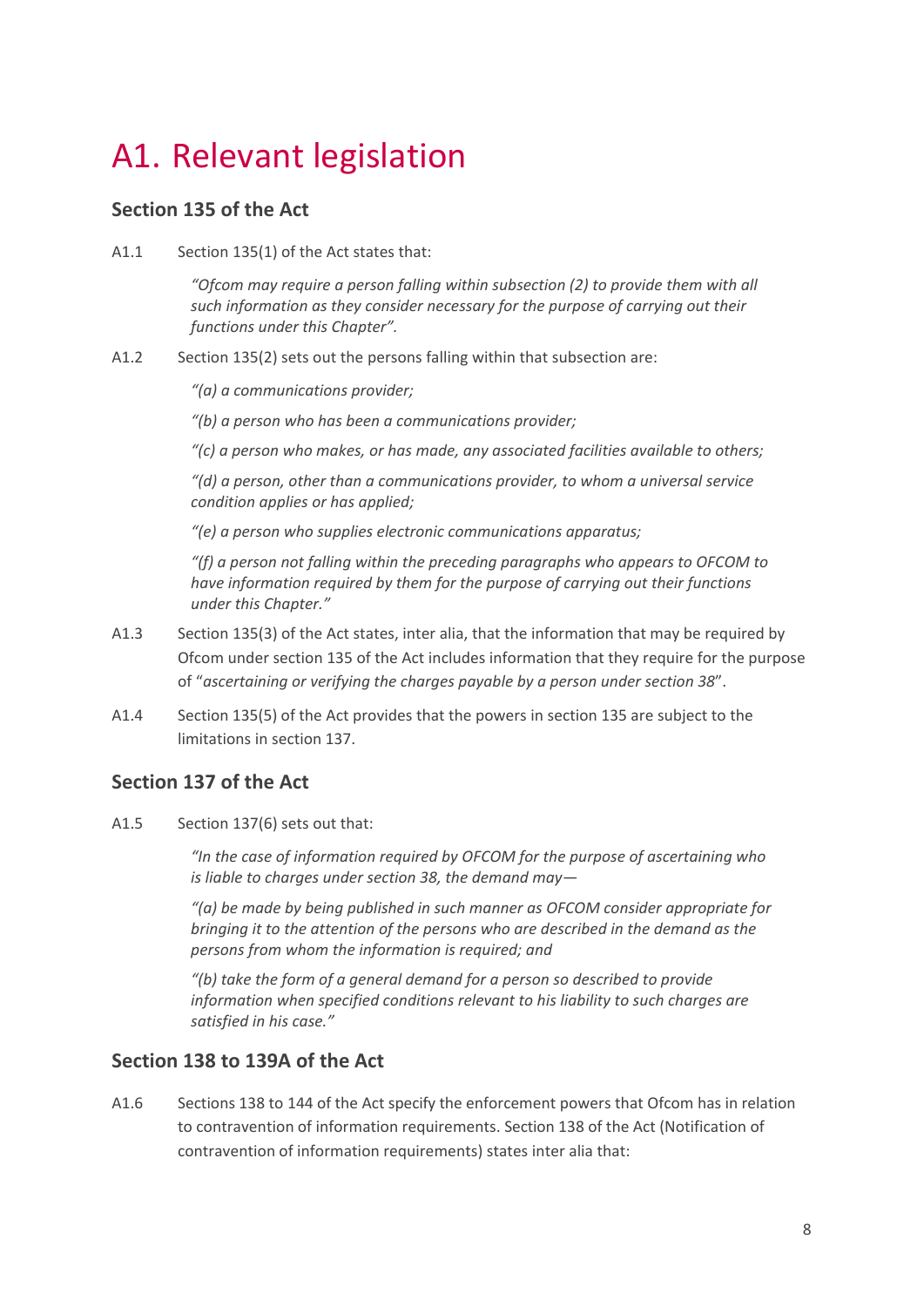*"(1) Where Ofcom determine that there are reasonable grounds for believing that a person is contravening, or has contravened, a requirement imposed under section 135 or 136, they may give that person a notification under this section."*

A1.7 Section 138(2) sets out that a notification under this section is one which–

*"(a) sets out the determination made by OFCOM;*

*"(b) specifies the requirement and contravention in respect of which that determination has been made;*

*"(c) specifies the period during which the person notified has an opportunity to make representations;*

*"(d) specifies what the person must do in order to comply with the requirement;*

*"(e) specifies any penalty that OFCOM are minded to impose in accordance with section 139; and*

*"(f) where the contravention is serious, specifies any direction which OFCOM are minded to give under section 140. […]"*

- A1.8 Section 139 sets out Ofcom's powers to impose a penalty for contravention of information requirements. Section 139(5) sets out that the amount of any penalty imposed not relating to an ongoing contravention is to be such amount not exceeding £2,000,000 as Ofcom determine to be both appropriate and proportionate to the contravention in respect of which it is imposed.
- A1.9 Section 139A(1) to 139A(3) set out that

*"(1) This section applies where—*

*"(a) a person has been given a notification under section 138;*

*"(b) OFCOM have allowed the person an opportunity to make representations about the matters notified; and*

*"(c) the period allowed for the making of representations has expired.*

*"(2) OFCOM may—*

*"(a) give the person a decision (a "confirmation decision") confirming the imposition of requirements on the person, or the giving of a direction to the person, or both, in accordance with the notification under section 138; or*

*"(b) inform the person that they are satisfied with the person's representations and that no further action will be taken.*

*"(3) OFCOM may not give a confirmation decision to a person unless, after considering any representations, they are satisfied that the person has, in one or more of the respects notified, been in contravention of a requirement notified under section 138."*

A1.10 Section 139A(4) sets out, inter alia, that a confirmation decision—

*"[…]*

*"(c) may require immediate action by the person to comply with a requirement notified under section 138(2)(d), or may specify a period within which the person must comply with the requirement; and*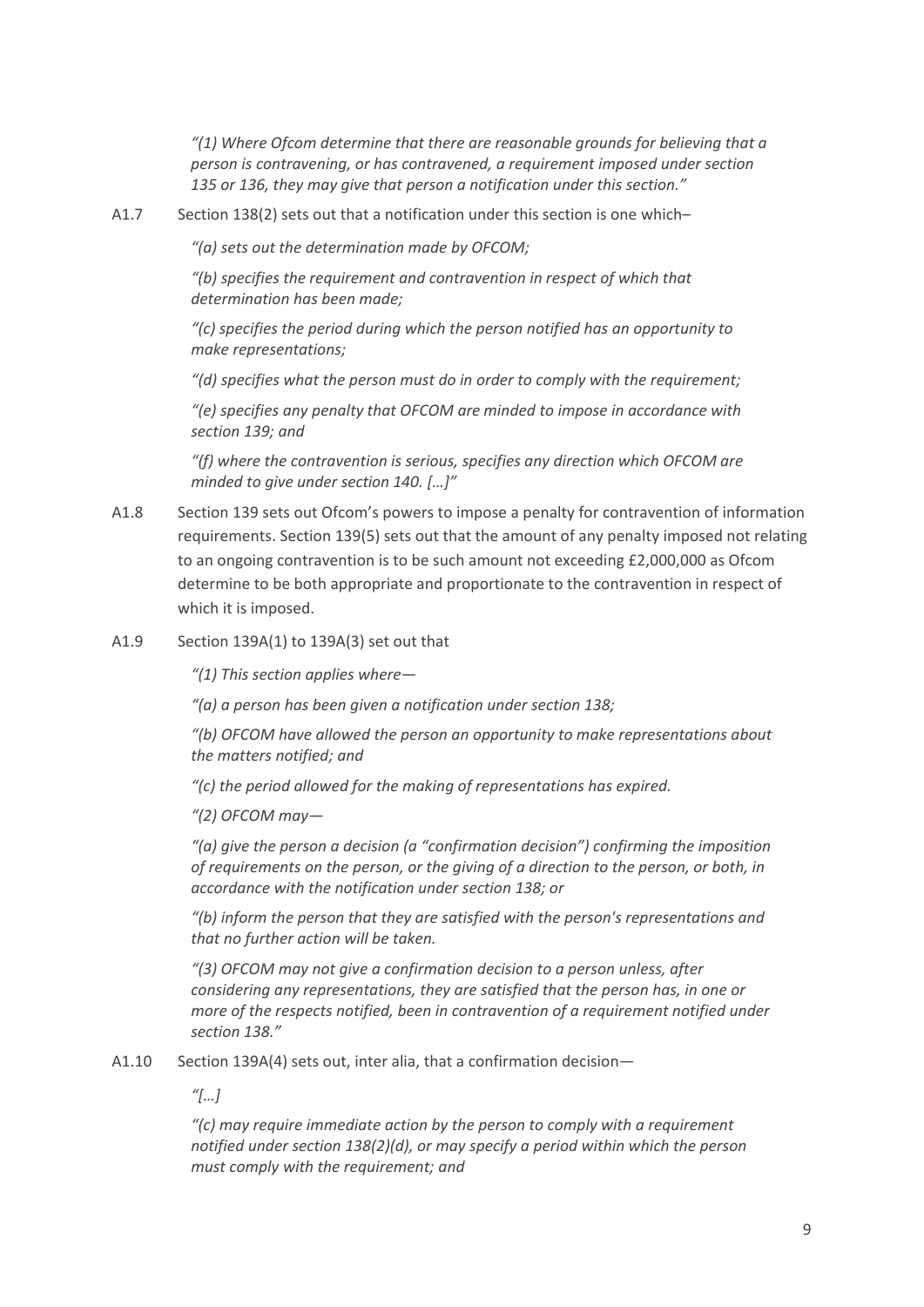*"(d) may require the person to pay—*

*(i) the penalty specified in the notification under section 138, or*

*(ii) such lesser penalty as OFCOM consider appropriate in the light of the person's representations orstepstaken by the person to comply with the condition or remedy the consequences of the contravention,*

*"and may specify the period within which the penalty is to be paid[…]"*

#### **Section 38 of the Act: fixing of charges**

- A1.11 Section 38(1) sets out, inter alia, that a person who, at any time in a Charging Year, is a person to whom section 38 applies shall in respect of the network, service or facility provided or made available by him pay to OFCOM the administrative charge (if any) that is fixed by them for the case that is applicable to him.
- A1.12 Section 38(2) sets out, inter alia, that section 38 applies to a person at a time if, at that time, he is:

*"(a) providing an electronic communications network of a description which is, at that time, designated for the purposes of this section;*

*"(b) providing an electronic communications service of a description which is, at that time, so designated;*

*"(c) making available an associated facility of a description which is, at that time, so Designated[…]"*

A1.13 Section 38(3) explains that Ofcom is not to fix the administrative charge for a charging year unless

> *"(a) at the time the charge is fixed there is in force a statement by OFCOM of the principles that OFCOM are proposing to apply in fixing charges under this section for that year; and*

*"(b) the charge is fixed in accordance with those charging principles."*

1.40 Ofcom fixed the charge for each of the Relevant Charging Years in accordance with the principles set out in the Notice of Designation (the 'Notice of Designation') under Section 38 and 34 of the Communications Act 2003.

### **Notice of Designation under Section 38 and 34 of the Communications Act 2003**

A1.14 The Notice of Designation set out that during each Charging Year, the Electronic Communications Network, Electronic Communications Service or Associated Facility which is designated for the purposes of section 38 of the Act is any Electronic Communications Network, Electronic Communications Service or Associated Facility where the person providing that Network or Service, or making available that Associated Facility had a Relevant Turnover from Relevant Activities of £5 million or more in the last but one calendar year prior to the charging year in question. For example, if the Relevant Charging